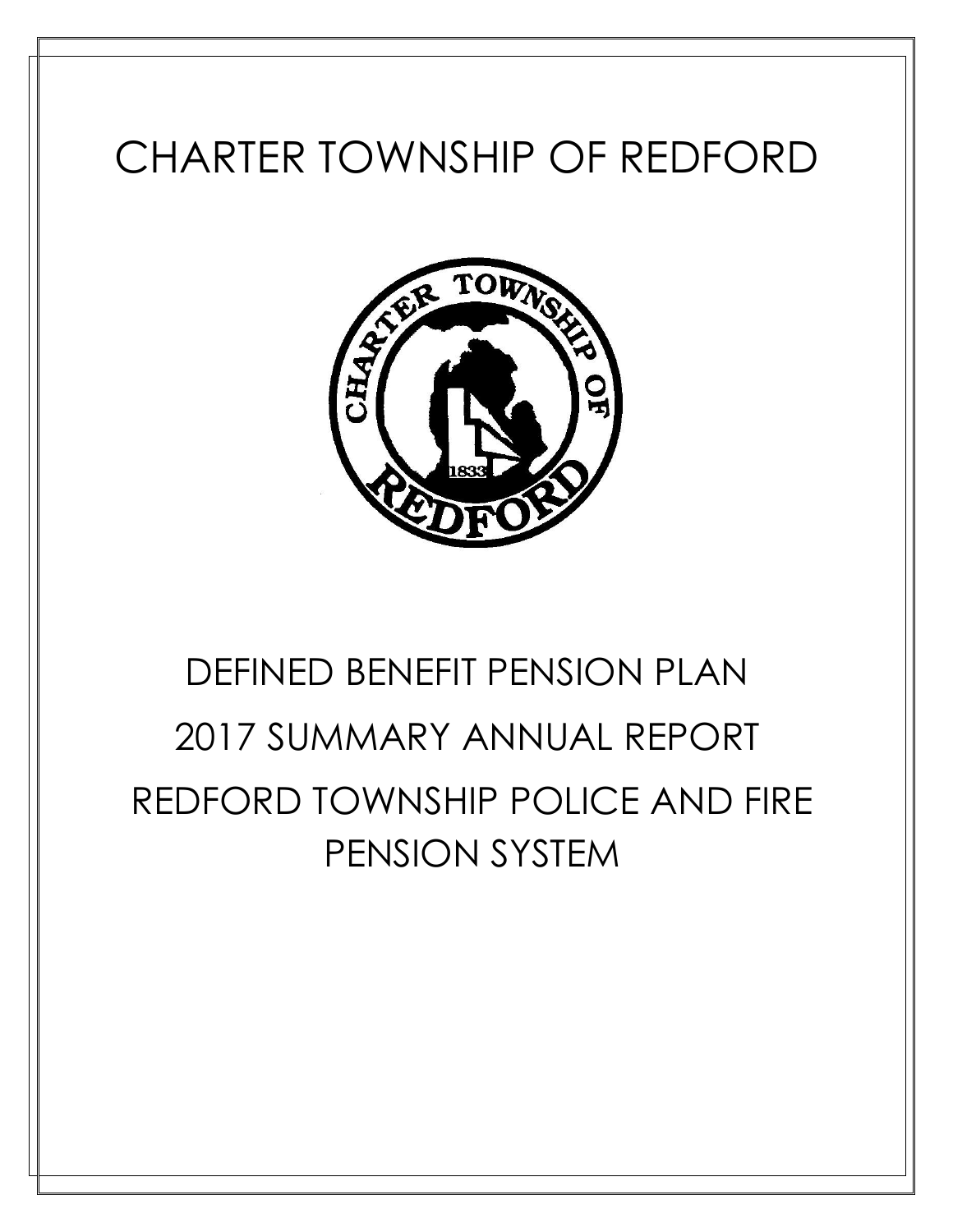### **REDFORD TOWNSHIP POLICE AND FIRE RETIREMENT SYSTEM SUMMARY ANNUAL REPORT 2017**

The Michigan Public Employee Retirement System Investment Act, Public Act 314 of 1965, as amended by Public Act 485 of 1996, requires the Redford Township Police and *Fire Retirement System to prepare and issue a Summary Annual Report.* 

The most recent actuary report is as of March 31, 2017, therefore, the financial *information below relates to 3/31/17.* 

#### **I. RETIREMENT SYSTEM INFORMATION**

A. Name of the Retirement System

**The Redford Township Police and Fire Retirement System** 

- B. Names of the Retirement System's investment fiduciaries
	- 1. Board of Trustees:

**John Buck, President and Trustee Lily Cavanagh, Trustee and Treasurer/Ex-Officio Scott Byrnes, Trustee John Cubba, Trustee Christopher Lisak, Secretary and Trustee**

- 2. Investment Consultant **AndCo Consulting**
- 3. Investment Managers

**American Realty Clarkston Capital Partners Franklin Templeton Inland iShares Loomis Sayles Orleans Capital Management Seizert Capital Partners Southern Sun Asset Management TerraCap Templeton WCM Investment Management World Asset Management**

- C. Names of the Retirement System's service providers 1. Plan Administrator – **Sheryl Klotz**
	- 2. Actuary **Rodwan Consulting Company**
	- 3. Attorney(s) **VanOverbeke, Michaud & Timmony, P.C.**
	- 4. Auditors/Accountants

**Plante Moran Susan Kopinski, Finance Director Katie Farver, Chief Accountant**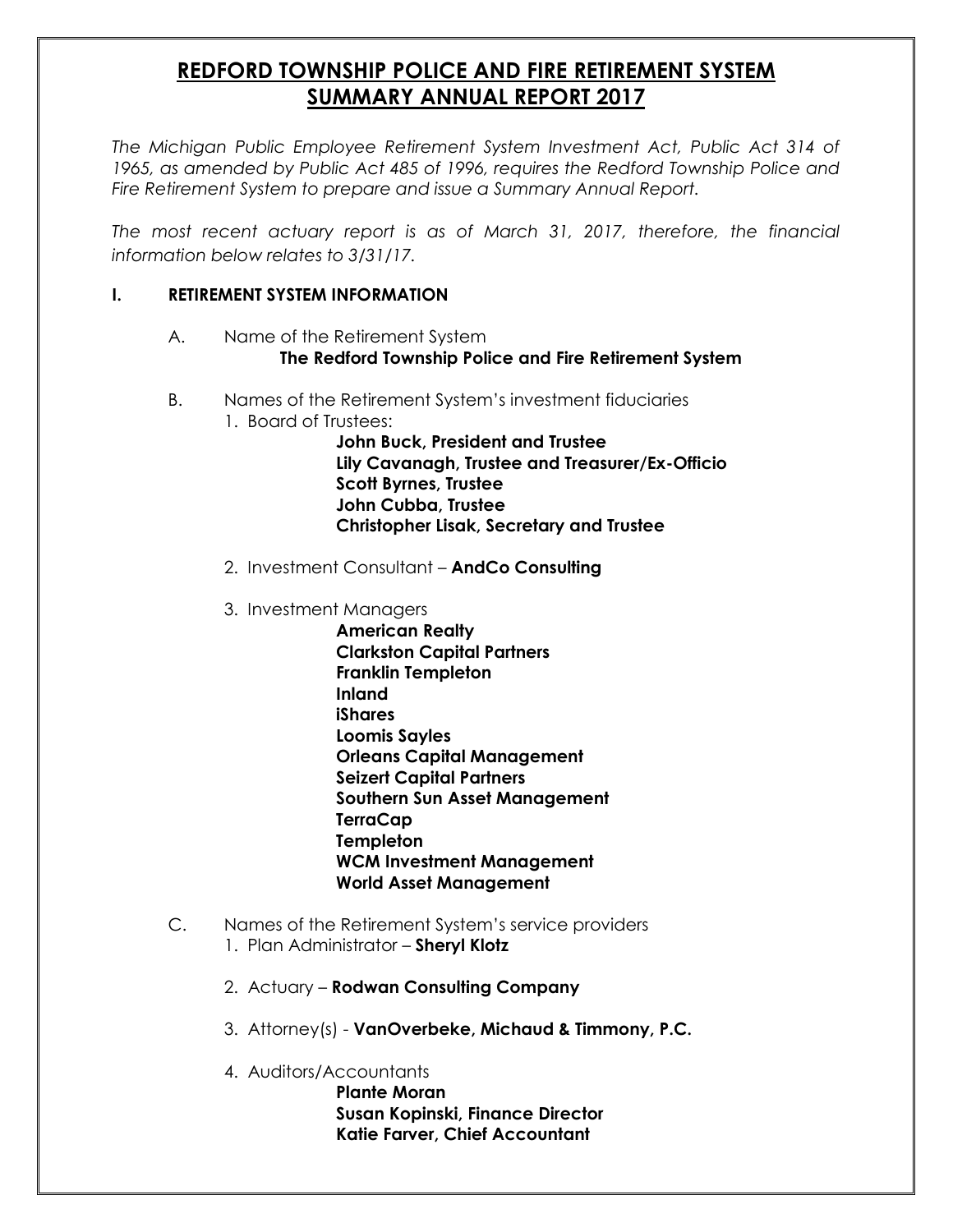5. Custodial Bank - **Comerica Bank** 

6. Medical Director **n/a**

#### **II. ASSET/INVESTMENT INFORMATION**

- A. Assets and Liabilities **Assets = \$64,180,727 Liabilities = \$117,840,643** 1. Including changes in net plan assets on a plan-year basis: **Net change (\$3,498,602)**
- B. Investment Performance 1. Net of fees on a rolling calendar year basis for the prior 1, 3, 5, 7 and 10 years **1 – 12.47; 3 – 6.75; 5 – 8.20; 7 – 7.42; 10 – 5.61**
- C. Expenditures (GASB compliant)
	- 1. Administrative **\$80,698**
	- 2. Investment a. including soft dollars (**\$307,138)**
	- 3. Professional Training/Education a. including travel **\$8,447.64**

#### **III. ACTUARIAL INFORMATION**

- A. Membership
	- 1. Active members **91**
	- 2. Retirees/beneficiaries **181**
	- 3. Open/closed Plan **Open**
- B. Benefits
	- 1. Average annual retirement allowance **\$43,189**
	- 2. Total annual retirement allowances being paid **\$7,817,203**
- C. Contributions
	- 1. Valuation payroll **\$5,833,207**

2. Employer's normal cost of benefits as a percentage of valuation payroll **25.65%**

3. Employer's total contribution rate as a percentage of valuation payroll **84.76%**

4. Weighted average of member contributions **1.13%**

5. Confirmation that the Retirement System provides for the payment of the required employer contribution and that the Retirement System has received said required employer contribution: **The Board of Trustees of the Redford Township Police and Fire Retirement System hereby confirm that the Retirement System provides for the payment of the required employer contribution and further confirms that the Retirement System received the required employer contribution on March 21, 2017 in the amount of \$4,320,943.**

- D. Assumptions
	- 1. Assumed rate of investment return **7.5%**
	- 2. Assumed rate of long-term wage inflation **4.5%**